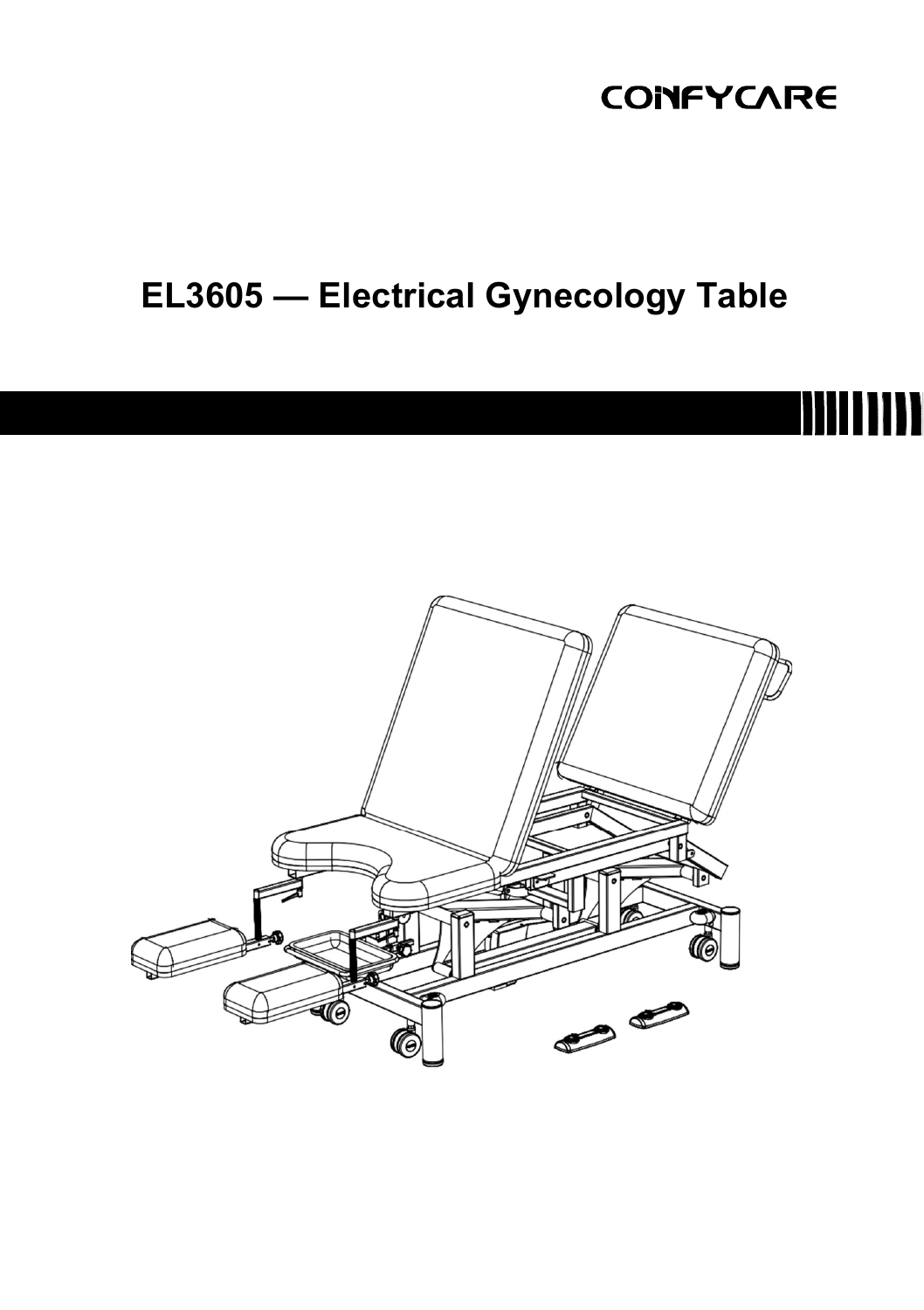## SAFETY PRECAUTIONS

1. During the adjustment of the table, do not put any part of the body into the gap of any moving parts.

2. Please operate with both hands when adjusting the leaning angle of back, foot or head sections.

3. When the patient is on the table, it is not recommended to adjust the angle of the table top.

4. Before using the product, ensure the four feet of the table frame touch the ground at the same time and check the stability of the table frame.

5. Before connecting to the power supply, please check whether the incoming line to the controller is intact.

6. A regular inspection (at least once a year) is needed to the treatment table.

7. Do not exceed the table weight capacity of 250 kg. The safe load of the arm rest is 15 kg.

8. Always clean the table after each use with a soft cloth dampened with water and a mild antibacterial detergent. Do not use abrasive cleaners.

9. Disconnect the table from the power source before attempting any maintenance, installation, removal or replacement procedures to prevent electrical shock and possible damage to the table.

10. Please DO NOT make any changes to the table. Replacement parts or labor furnished can be operated by Coinfycare, the selling dealer or a service technician certified by the manufacturer.

## CONTENTS OF CARTON

Electrical Gynecology Table: 1 unit Instruction Manual: 1 unit

## NORMAL OPERATING CONDITIONS

Temperature: 5 ℃ - 40 ℃ Relative humidity: 30% - 75% Air pressure range: 860-1060hpa Power supply: AC 220V ± 10%, 50Hz

## REGULATION AND PRODUCT **STANDARDS**

This table complies with the European regulation of medical devices (EU) 2017/745 and with the following standards:

- EN 60601-1:2006+A1:2013+AC:2014

Medical electrical equipment. Part 1: General Requirements for Basic Safety and Essential Performance.

- IEC/EN 60601-2-52:2009+A1:2015 clause 201.9.8.3.2

Medical electrical equipment. Part 2-52: Particular requirements for basic safety and essential operation of medical tables.

- EN 60601-1-6:2010+A1:2015

Medical electrical equipment. Part 1-6: General Requirements for basic safety and essential performance. Collateral standard: Suitability for use

- EN 60601-1-2:2015

Medical electrical equipment. Part 1-2: General requirements for basic safety and essential performance. Collateral standard: Electromagnetic disturbances. Requirements and tests.

- EN ISO 13485:2016 Medical devices - Quality management systems - Requirements for regulatory purposes (ISO 13485:2016) DIN EN ISO 13485:2016

## PRECAUTIONS AND SAFETY INDICATIONS

Coinfycare is not liable for any material or personal damage due to misuse or incorrect use of this table or for any purpose other than described in this user manual.

Inspect the condition of the table before using it for the first time and on a recurring basis as indicated in the "MAINTENANCE" section.

Keep table out of high moisture environments.

Do not transport the table over rough or outdoor surfaces. The retractable caster system could become damaged and inoperable.

This table should be operated, transported, and stored in temperatures between  $5^{\circ}$  C to + 45° C. with max humidity of 75%.

DO NOT operate this table in an environment where other devices are being used that intentionally radiate electromagnetic energy in an unshielded manner. Portable and mobile communications equipment can affect Medical Electrical Equipment.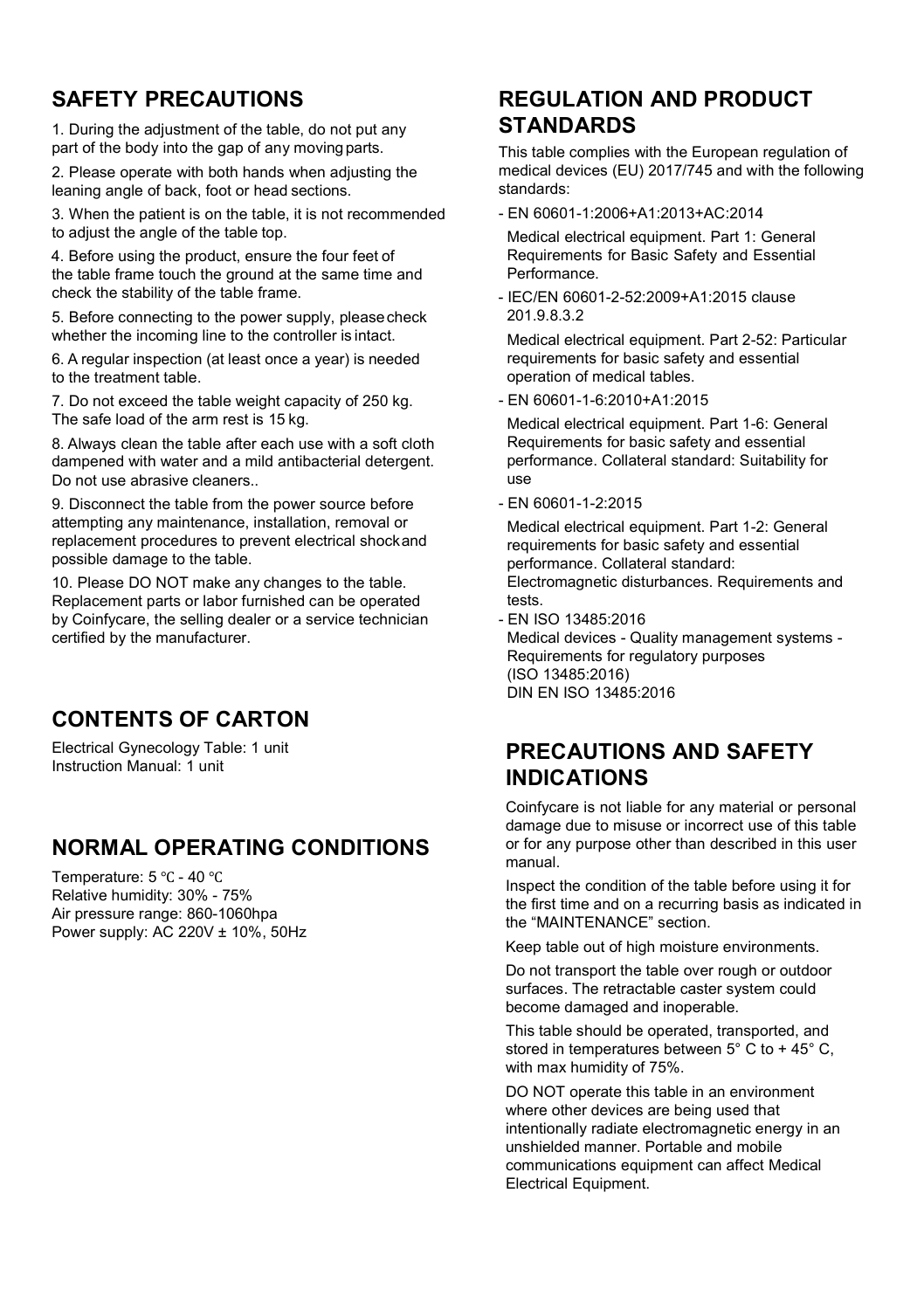This table generates, uses, and can radiate radio frequency energy and, if not installed and used in accordance with the instructions, may cause harmful interference to other devices in the vicinity. However, there is no guarantee that interference will not occur in a particular installation. Harmful interference to other devices can be determined by turning this table on and off. Try to correct the interference using one or more of the following: reorient or relocate the receiving device, increase the separation between the equipment, connect the table to an outlet on a different circuit from that which the other device(s) are connected, and consult Coinfycare for help.

Unplug the table from the power supply before starting cleaning or any types of maintenance operations.

The table should be kept out of the reach of children when there is no adult supervision.

The table is designed for discontinuous interval operation, so the continuous running time of the motor should never exceed 2 minutes. Should this happen, damage may occur due to overheating of the electronics.

Always use original accessories and spare parts provided by your dealer.

Always cover the table with a towel, disposable paper or a cover and change it for each user, thus ensuring correct hygiene and extending the useful life of the upholstery.

Only connect the table to a properly installed and grounded outlet. The local mains voltage must correspond to the technical data of the device.

The power outlet should be accessible in case the table needs to be quickly unplugged at any given time. Always pull the plug and not the mains cable.

Unplug the table from the power supply before starting cleaning or any types of maintenance operations.

## TECHNICAL SPECIFICATIONS

Product dimensions Length: 1810mm Width: 700mm Lifting range of bed surface: 570-1180mm If the electrical supply cable is defective, disconnect the table immediately and inform your dealer or a specialized technician.

Position the power cord properly so that it cannot be tripped over.

Unplug the power cord from the mains if the table is not going to be used for a long period of time.

If you detect any abnormality in the operation of the table, consult your dealer or a specialized technician.

Never manipulate any electrical part or open or repair any part of the table.

Only your dealer or a specialized technician should repair the table.

Never touch the table or the power cord with wet hands.

Never place your hands or any other part of your body in any hole or void on the table while it is in operation.

Make sure there are no objects in the space under the table that could cause collisions or entrapment during operation.

Make sure that your feet are not resting on the peripheral foot bar or foot control during treatment and especially when sitting near the table. This could create a dangerous situation where your leg is caught between the section and the peripheral foot bar or floor surface.

Take into account the weight distribution on the table when working. The weight must be distributed along the table without concentrating on its ends to maintain the correct stability.

You should not sit on the head and foot sections.If you do,there is a danger of tipping and table damage.

## PLACEMENT IN THE **WORKPLACE**

The table has four casters to facilitate movement to the place where it will be used.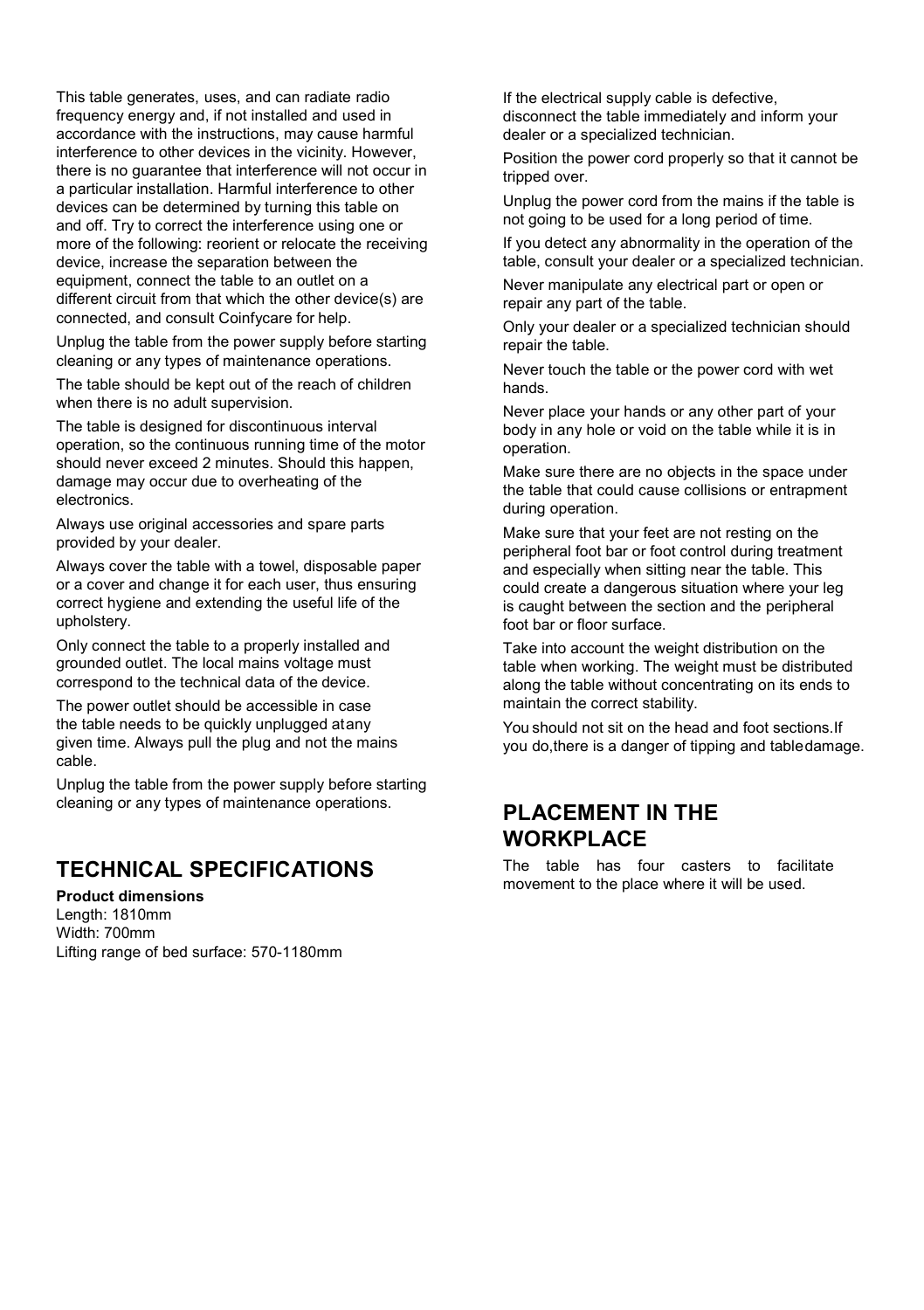## Installation and use instructions:

#### Moving and adjusting the table

The casters are controlled by a control rod on both ends of the table.

● Push the control rod down (it is recommended to use your feet to push) to activate the casters. When the casters are on the ground the table is in a moving status.(Figure 1)

● Push the control rod up (it is recommended to use your feet) and the casters are in the retracted status. When the casters are retracted the table is in a fixed position.(Figure 1)



Figure 1 Foot pedal position

● Adjustable feet for height adjustment are installed on the four legs of the table. Every time after moving, please make sure that the four adjustable feet are in full contact with the ground, otherwise you should rotate the adjustable feet to adjust.(Figure 2)



Figure 2 Adjustable feet of the table

Please confirm the table is in its fixed position before treating the patient. It is strictly forbidden to use a table in "moving status". The "moving status" can only be used when moving the table from place to place.

Every time after moving, please make sure that the four adjustable feet are in full contact with the ground, otherwise you should rotate the adjustable feet to adiust.

If the table is moved without ensuring that the power cord is entangled, the casters may roll cross the cord, and the head/foot section and the movable parts may be squeezed, resulting in some potential safety risks.

After using the device, please make sure the table in its lowest level position, and adjust the head/waist/tail sections to its flat position, and then disconnect the power cord from the socket. Pulling the power cord is forbidden to prevent damage to the power cord and raise safety issues. Please DO NOT disassemble or

change any part of the control circuit without authorization from Coinfycare.

#### Lifting the table

The height of the table can be adjusted by the foot switch. Figure 3 shows the appearance of the foot switch.



Figure 3 Foot switch

The table can be lifted or lowered by the foot switch. Step on the left or right button of the foot switch respectively to adjust the height of the table.

When the required height is reached (Figure 4). release the button to stop.



Figure 4 Lifting the table

Please make sure that there are no objects in the space under the table before any operation. The table should be placed at the lowest level to reduce the risk of injury caused by the patient falling off the table when unattended.

#### Adjust the seat tilt

Step on the left or right side of the foot switch (Figure 3) respectively to adjust the angle of the seat tilt. When the required angle is reached (Figure 5), release the button, and the table surface angle will be locked automatically.



Figure 3 Foot switch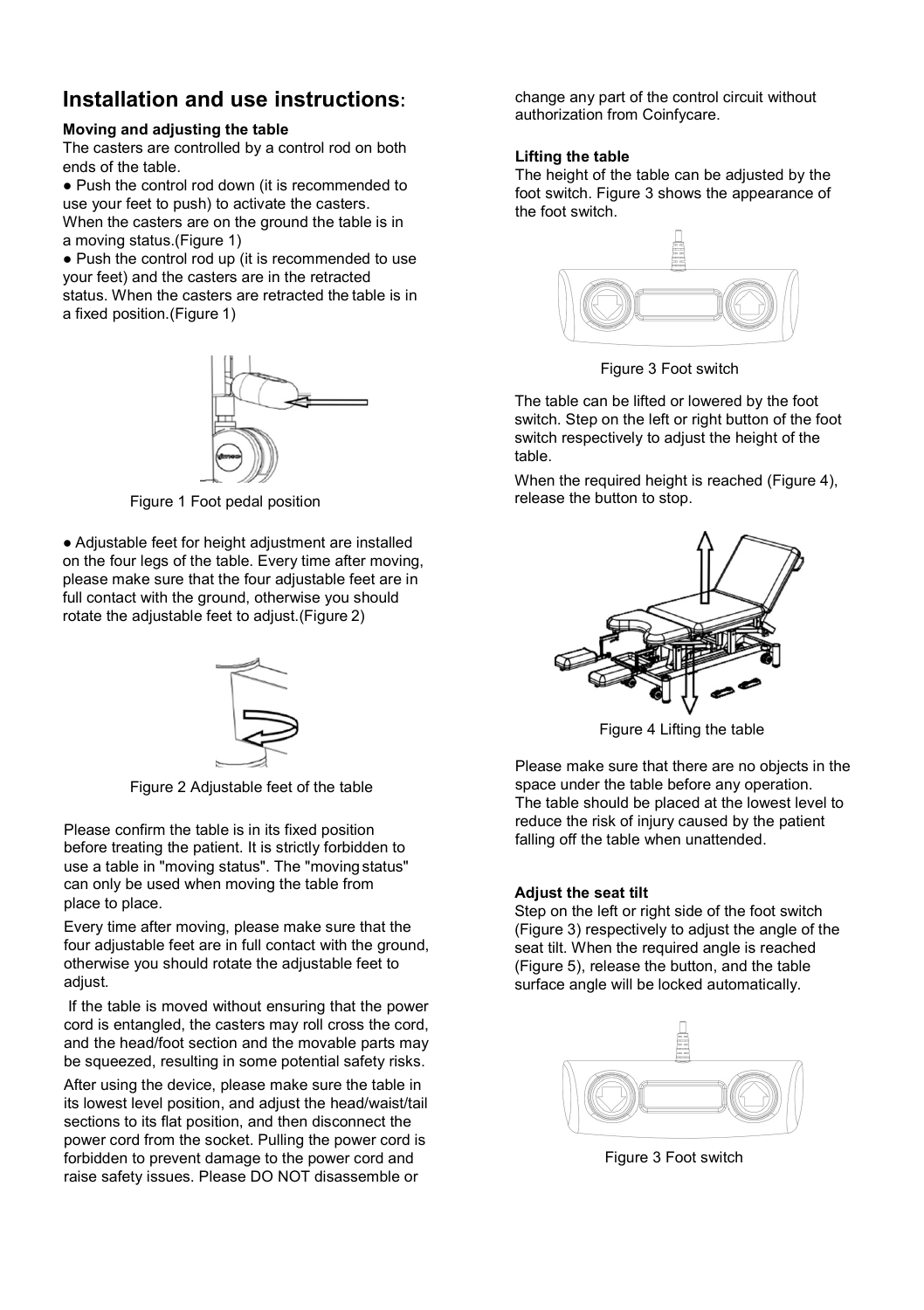

Figure 5

### Head section angle adjustment

● As shown in Figure 6, pull the control lever backward (in the direction shown by the arrow) to adjust the angle of the head section.

● When the desired angle is reached, release the control lever to be parallel to the chair surface and the chair surface angle will be locked. (Figure 7)

#### Installation of folding footrest and debris tray

 $\bullet$  Horizontally swing the knob  $\widehat{1}$  on both side of the table frame to lock the footrest.

• Rotate the knob  $(2)$  on both side of the footrest to adjust the height of footrest pad.

● Insert the debris tray connector into the square tube and tighten the knob ③. This debris tray should be placed at a desired expansion length by control the knob  $(3)$ . Disassembly: Loosen the knob ③ and remove the debris tray.(Figure 8)



Figure 8





Figure 7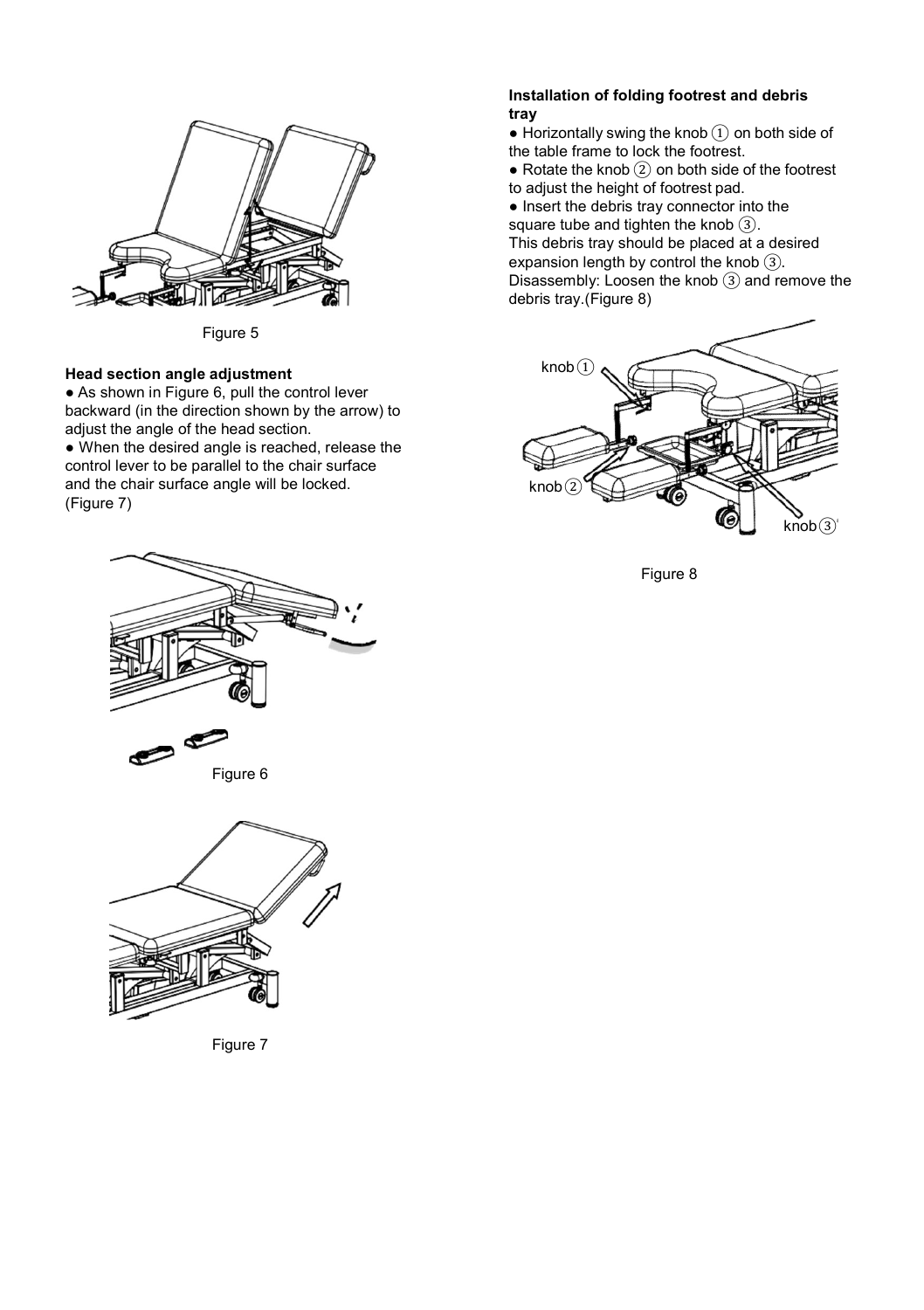Legend to symbols and information on the product label.

- Model: Product identification.
- Model Num.: Product version.

: CE conformity marking.

SN : Unique serial number identifying the product.

: Date of manufacture.

- Product Net Weight : Table weight in kg.
- INPUT : Necessary values of the electrical mains supply.
- ON: 2 min / OFF: 18 min: Indicates the discontinuous operation of the device according to IEC/EN 60601-1, which indicates that 2 minutes of continuous operation of the motor or motors should not be exceeded.
- - : Consult the instructions for use or the user manual.
- Max. Load: Maximal load capacity that the table can support.
- : Waste from Electrical and Electronic Equipment. Selective waste collection of electrical and electronic equipment is required.
- Classification of medical electrical equipment - Double Insulation.
	- : Electrical Safety Classification Type B.
- : Protection against splashing water or liquids.
- 
- : Manufacturer identification.
- $\overline{EC}$   $\overline{REP}$  : Authorized representative in the EU.
	- : Importer.

## TROUBLESHOOTING

If, during the life of the table you detect any malfunction or need a repair, contact your dealer and do not use the table until you have received a diagnosis or the table has been professionally repaired.

## **MAINTENANCE**

Carry out a visual inspection at least once a month to check the general conditions of the table. Moreover, you must do the following:

- Check the correct adjustment of the different sections.
- Check the proper functioning of the motors and their movements.
- Check and clean the gas struts
- Check and tighten screws (if necessary).
- Grease the parts with friction.
- Check the conditions of the electrical wiring and the socket.
- Check the wheel immobilization system.

## **RECYCLING**

If you need to dispose of the table or any of its parts or accessories, consult and respect the laws and regulations applicable to waste management and protection of the environment.

## **WARRANTY**

This warranty shall remain in effect for 5 years (60 months) for the structure and 3 years (36 months) for the base frame and motor from the date of original consumer purchase. An original sales receipt or proof of purchase may be required in order to redeem the warranty. All repairs to the Product must be performed by a service center certified by Coinfycare. Any modifications or repairs performed by unauthorized centers or groups will void this warranty. This statement of guarantee prevails over any other statement specified or implied by the seller.

## CLEANING AND DISINFECTION

Before cleaning the table, unplug it from the mains. Clean the table after each use.

Dust the table with a soft, dry cloth.

To clean the upholstery, apply a solution of warm water and a mild detergent (for example, neutral soap) with a well wrung soft cloth. Wipe the table over once cleaned.

Disinfect upholstery and other surfaces with a suitable bactericide for this purpose.

Apply the disinfectant on a soft cloth, never directly on the table.

Never use a mixture of disinfectants or a mixture of disinfectant and soap.

Wipe the table upholstery over once cleaned & disinfected with a cloth and water only. This will remove any residue from the upholstery.

Avoid the accumulation of moisture on the moving parts of the metal structure, as they could rust.

Since we do not know which disinfectant will be used, we cannot guarantee that it will not cause damage to the upholstery. Read the instructions and warnings for use of the disinfectant product carefully before its purchase or use.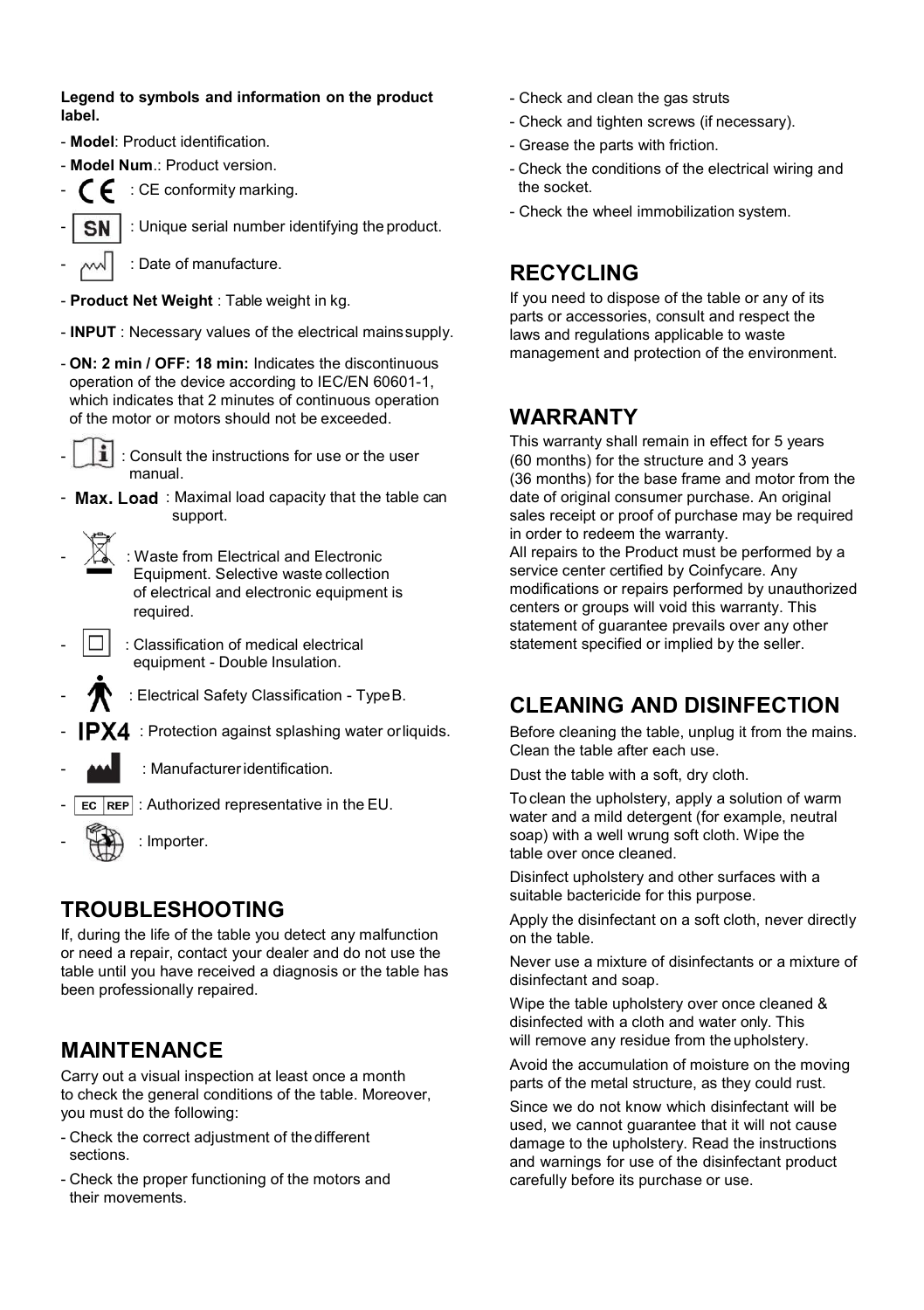## TRANSPORTATION AND STORAGE **CONDITION**

#### Transport condition

The products can be transported by general means of transportation. They should be protected from the sun and rain, and should not be mixed with toxic, harmful and corrosive materials.

#### **Storage**

The packed electric multifunctional physiotherapy bed should be stored in a dry and well ventilated environment without corrosive gas.

## SHUTDOWN PROCEDURE

Adjust the bed to a suitable position to ensure that the patient is safely left, then turn off the power.

#### Contraindication

Please note that our beds are not sterilized. Please do not use them according to aseptic standards.

## **CONTACT**

Applicant / company name / after sales service unit:

Huangshan Jinfu Medical Instrument Co., Ltd Domicile / production address: No. 17, Qiliting, Qimen County, Huangshan City, Anhui Province China Tel: 0086 571 87006218 www.coinfycare.com

European legal representative: LOTUS NL B.V. Koningin Julianaplein 10, 1e Verd 2595AA, The Hague, Netherlands